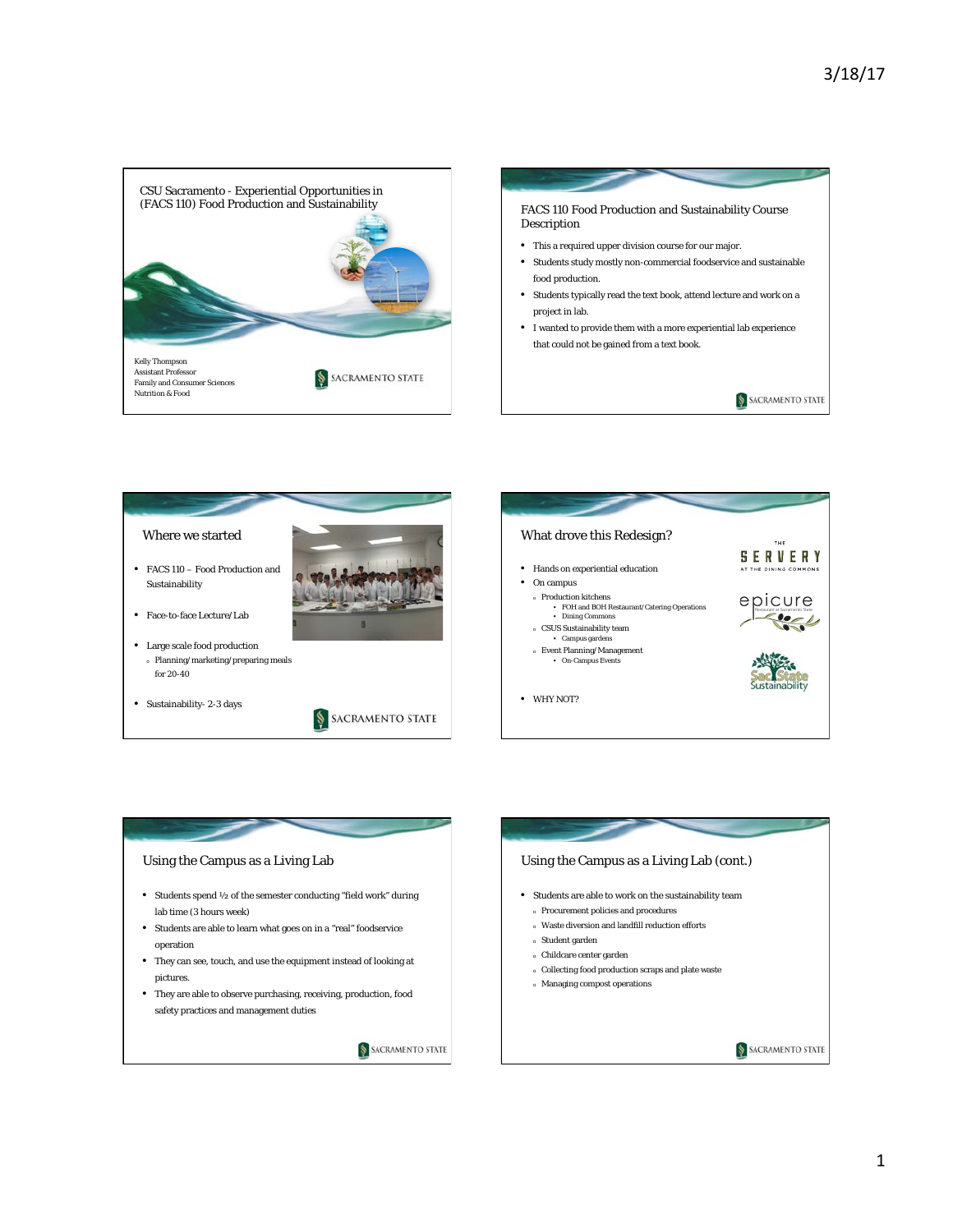## Using the Campus as a Living Lab (cont.)

- Students plan and execute events on campus
	- <sup>o</sup> Develop menus
	- <sup>o</sup> Develop recipes
	- <sup>o</sup> Convert and standardize recipes
	- <sup>o</sup> Create production/service schedules
	- <sup>o</sup> Procurement
	- <sup>o</sup> Marketing
	- <sup>o</sup> Execution
	- <sup>o</sup> Debrief









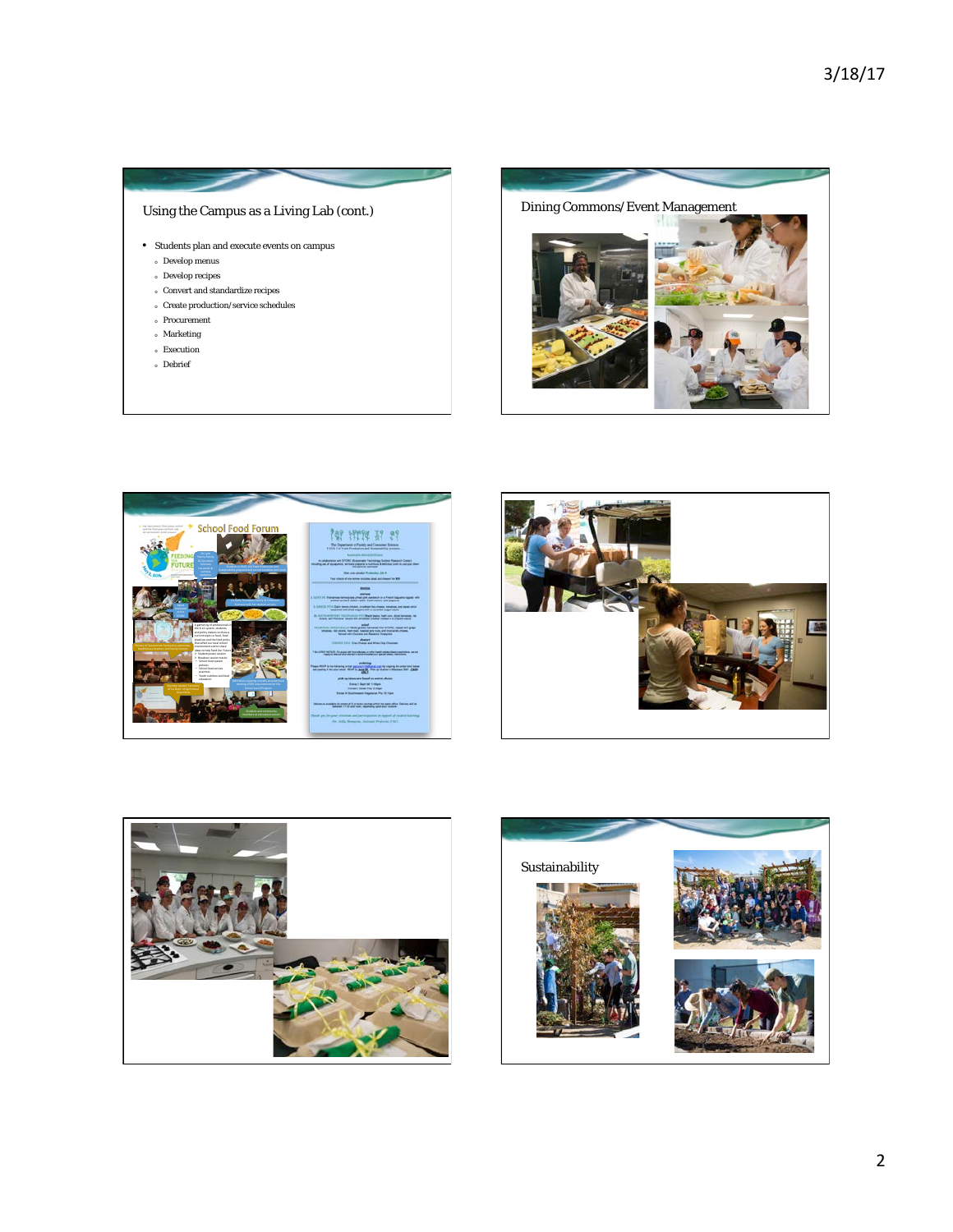









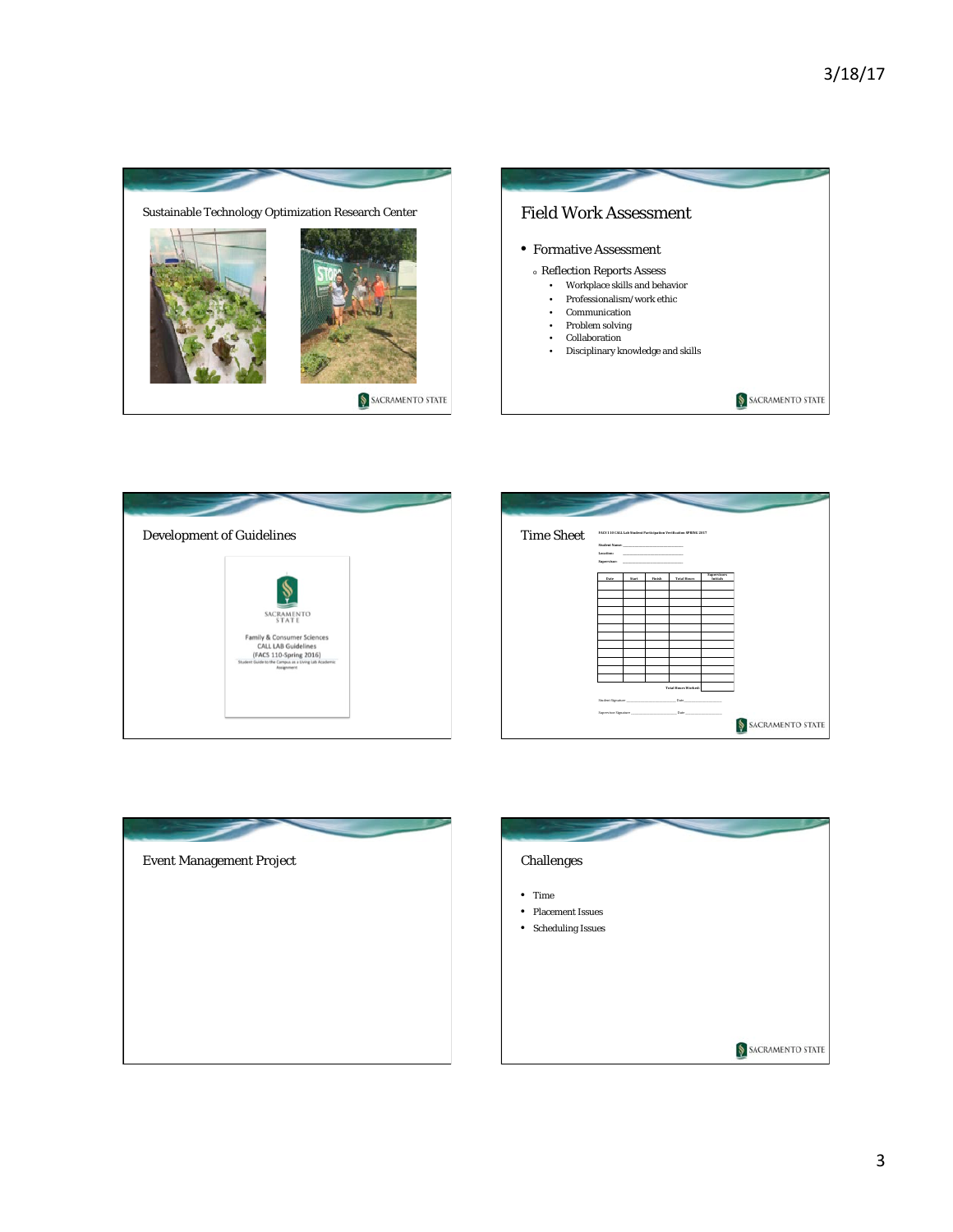